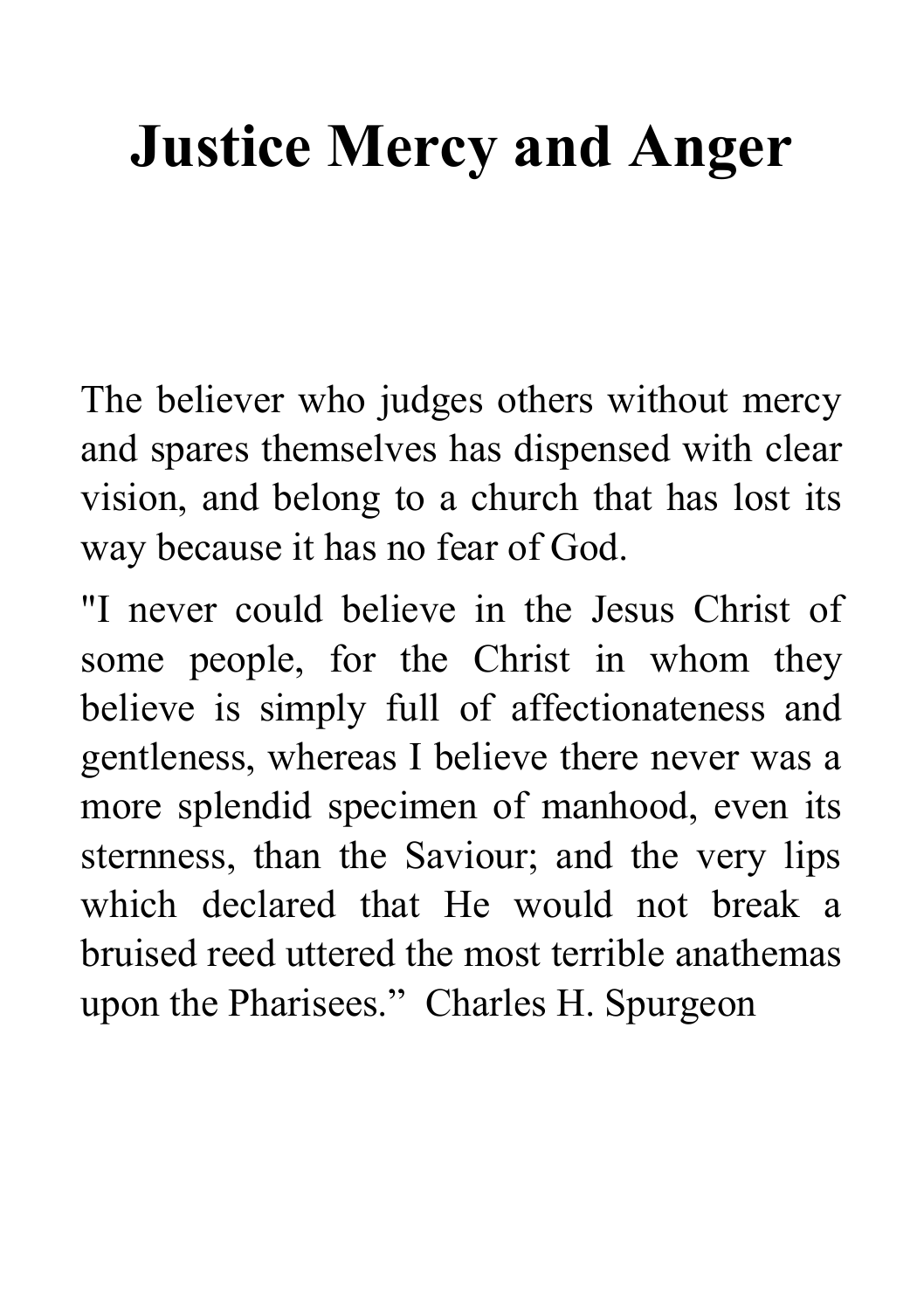# **Justice Mercy and Anger**

### **This is Justice**

*"The one who believes in Him is not judged; the one who does not believe has been judged already, because he has not believed in the name of the only Son of God."* John 3:18

*"The one who does not obey the Son will not see life, but the wrath of God remains on him*." John 3:36

Judgment is mandatory

*'For we must all appear before the judgment seat of Christ, so that each one may receive compensation for his deeds done through the body, in accordance with what he has done, whether good or bad.*' 2 Cor 5:10

*'And many of those who sleep in the dust of the earth shall awake, some to everlasting life, and some to shame and everlasting contempt.*' Daniel 12:2

### **This is Mercy**

*"For God so loved the world, that He gave His only Son, so that everyone who believes in Him will not perish, but have eternal life."* John 3:16

*"I will have mercy on whomever I have mercy, and I will show compassion to whomever I show compassion." So then, it does not depend on the person who wants it nor the one who runs, but on God who has mercy. So then He has mercy on whom He desires, and He hardens whom He desires.*" Rom 9:15-16,18

*'He chose us in Him before the foundation of the world, that we would be holy and blameless before Him. In love.*' Eph 1:4

*"Blessed are the merciful, for they will receive mercy."* Matt 5:7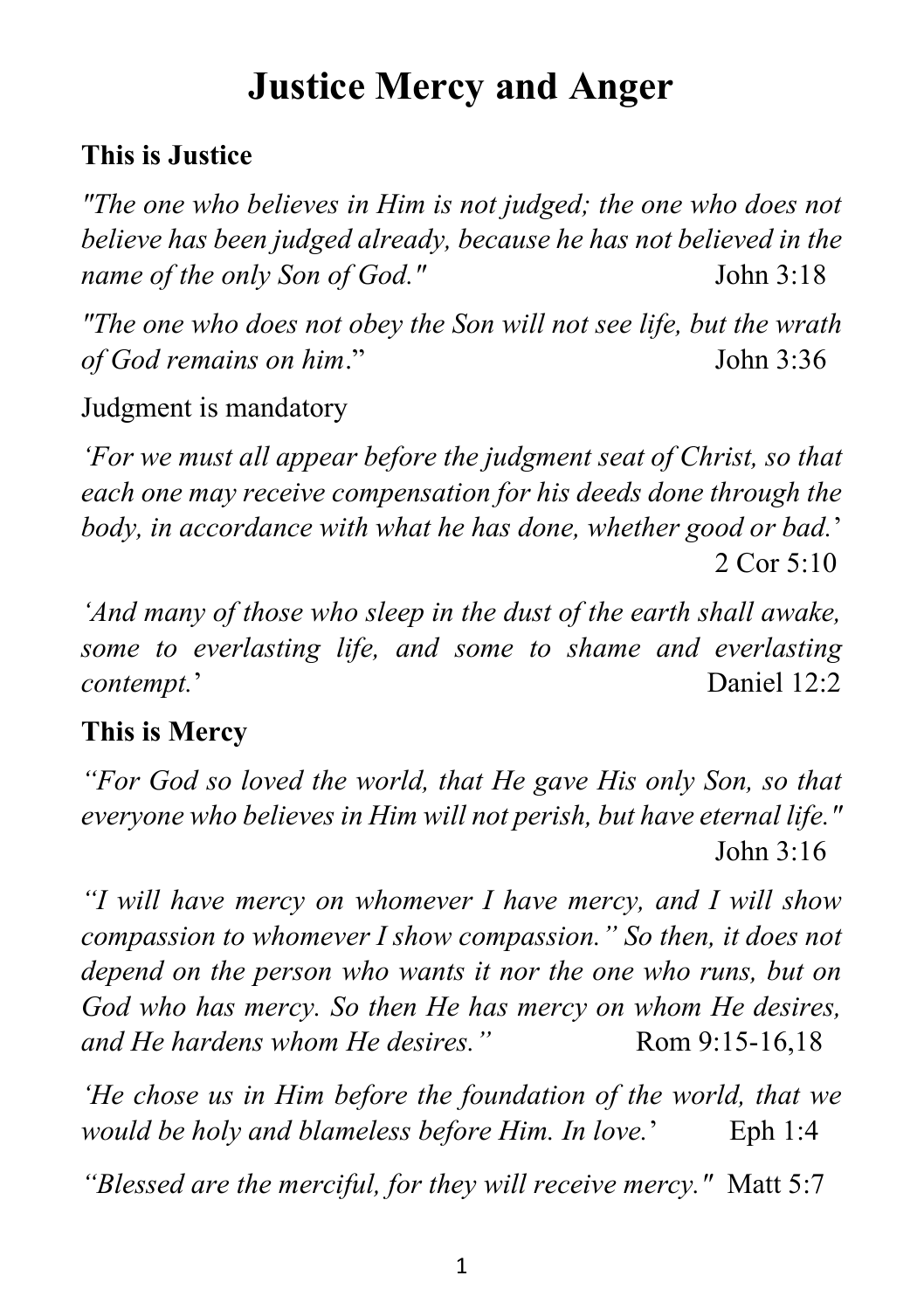Jesus expects those who have received mercy to be included in the kingdom of God will be merciful, and they will receive more mercy. For He is speaking in the Sermon on the Mount about how we will live in the kingdom of God. Those who have received mercy are afterwards merciful. *"Therefore be merciful, just as your Father also is merciful.*" [Luke 6:36](https://biblia.com/bible/nkjv/Luke%206.36)

*"With the merciful You will show Yourself merciful"* [2 Sam](https://biblia.com/bible/nkjv/2%20Sam%2022.26) 22:26

# **This is reality**

The end result is that everyone who trusts in the Lord Jesus is saved from God's wrath experiences His grace and mercy. As Paul says, *"Since we have now been justified by his blood, how much more shall we be saved from God's wrath through him!"* Rom 5:9

Those who believe in Christ and obey Him live because of the merciful grace of God. Therefore, believers should understand that instead of justice they received mercy through faith, not because they had some personal merit, but purely due to the work of God in Christ. Now they are to be children of their heavenly Father and obey Him.

But we get mad because we feel people are being selfish and inconsiderate towards us. However, in our anger, we similarly indulge ourselves and so we are equally guilty of failing to love our neighbour as ourselves. Even worse, in our self-righteousness we make ourselves out to be equal with God, because vengeance belongs with God alone.

When we take God's place of justice in wanting others bow down to our demands, we distort His character for the indulgence of ourselves. In God's economy, the Rod and the Staff are to be a comfort in the valley of shadows. (Psalm 23) But we are guilty of taking the rod meant to give direction, and instead, we begin beating others mercilessly with what is supposed to keep them safe by following godly directions.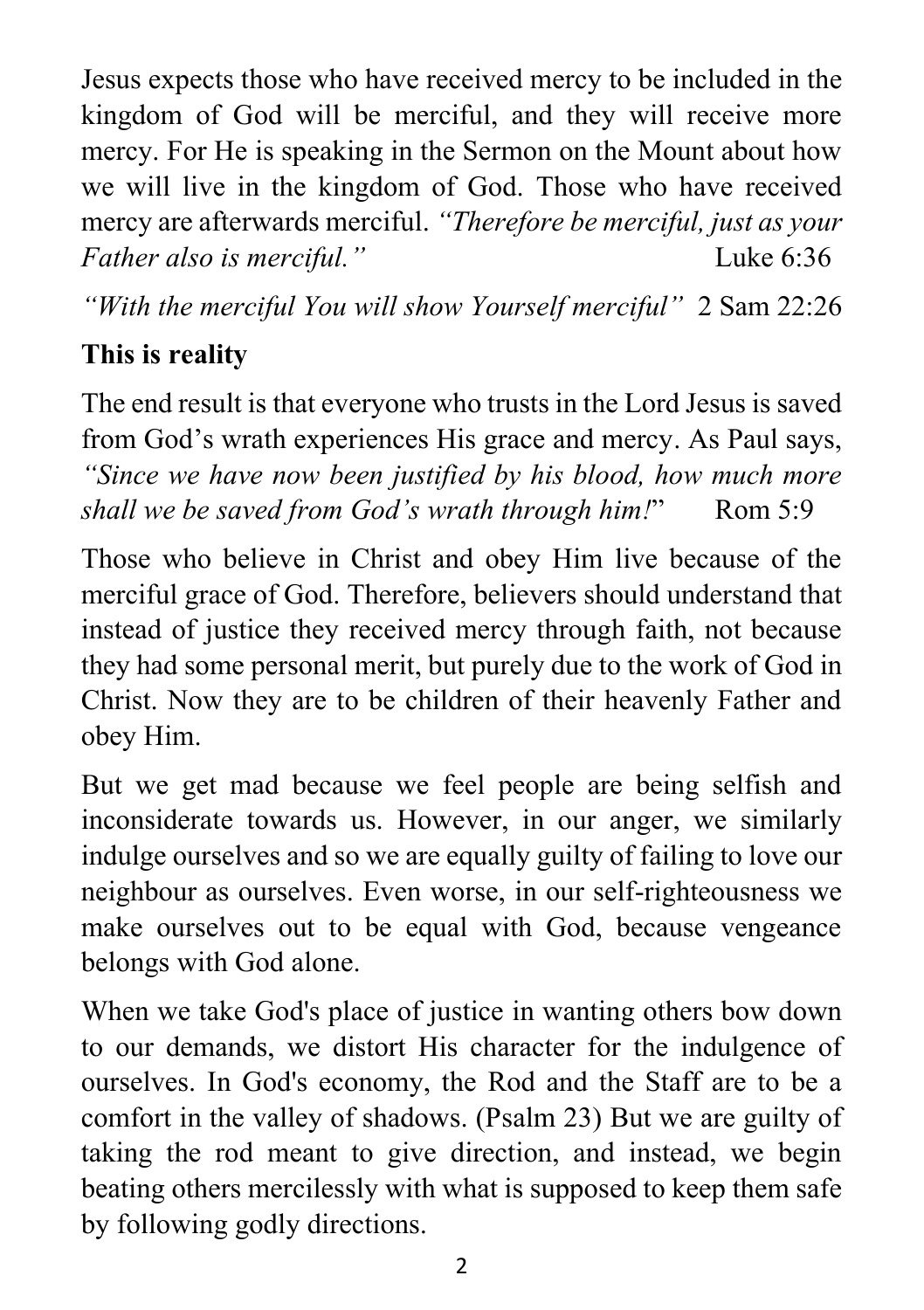We go on demanding sorrow and repentance, but in our anger, we don't understand the need for mercy, because we have not always been sorrowful ourselves. And if there are signs of sorrow from our victims, we are blind to mercy, and we keep rubbing their nose in their supposed failings.

Because we are equally as guilty without remorse for the things for which we condemn others, we are in Jesus' words, hypocrites. We haven't always gone back to those we have unjustly condemned, or beaten with a rod, full of anguish and with real sorrow and repentance, sought to be reconciled before God who is our righteous judge.

Instead of doing what we demand from others, we demand to be loved, to the extent that they should ignore our sin, and then we think we don't have to repent in tears ourselves. We actually need those who love and live for Christ in obedience and truth, to put the light on our blind spots in order that we can also build up the church in maturity to please our Lord.

Therefore, to keep from sinning against God, our anger should be directed at ourselves.

#### **We are to be angry and not sin** Eph 4:26

This instruction is in the context of body life of Christ, His Church. It is not some justification for anger of any sort, like righteous anger, because verse 31 tells us to "*put off anger"* as those who are in Christ. And Jesus said: "*But I say to you that everyone who is angry with his brother shall be answerable to the court; and whoever says to his brother, 'You good-for-nothing,' shall be answerable the supreme court; and whoever says, 'You fool,' shall be guilty enough to go into the fiery hell.*" Matt 5:22

We need to be angry with ourselves in wanting to be angry with others. For under the providence and vexing of God, which He has ordained for out training in righteousness, His testing causes our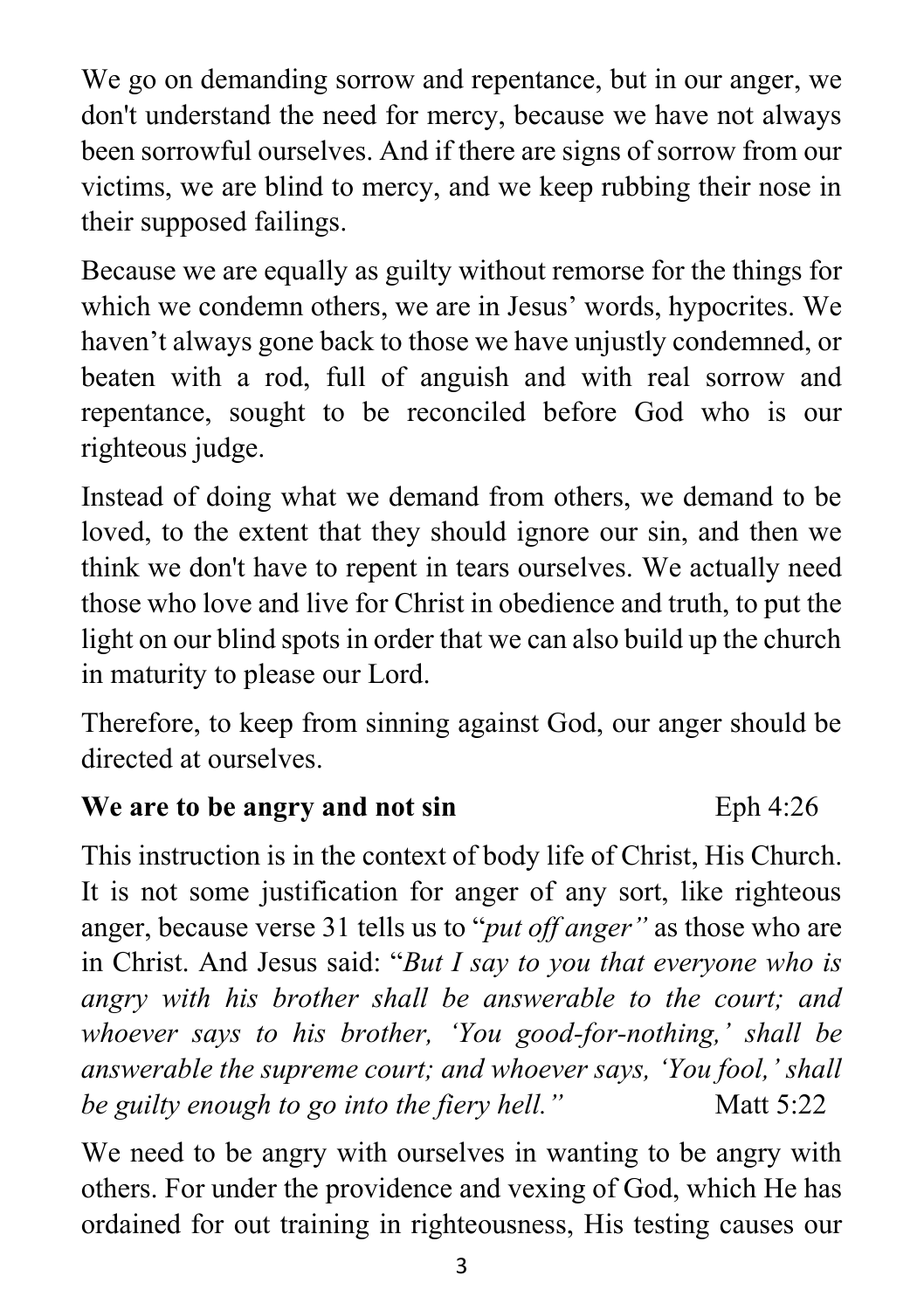flesh some annoyance, and frustration, or anxiety. This painful testing highlights our dissatisfaction is really with God who has allowed this for the proving of the quality of our faith.

God uses our interaction with others to reveal to us what remains earthly in us. It is that which causes us to behave as earthly creatures that we must put off if we intend to put on Christ in obedience to the Spirit of God. And this labour of love is all for the sake of maintaining the unity of the body of Christ as we grow in maturity and obedience.

We must learn to be angry and deal with it through personal repentance and confession, and this is because we are to love our neighbour as God loves us. We all have much we should be ashamed of if it were known to all. As we have been forgiven much, we forgive much, for love covers a multitude of sins as we especially love those in Christ. When we put off our anger, we don't give the devil an opportunity to divide the body of Christ. '*Do not give the devil an opportunity.'* Eph 4:27

We must let our anger burn away our deception, for we want perfection from others while at the same time we are blind to the sin in ourselves. It is not possible to build up the body of Christ if we don't know where we are falling short ourselves because we are blinded by the supposed faults of others.

And having addressed anger in ourselves, when we need to bring up a shortcoming in the Christian behaviour of another, we can speak the truth in love, but always remembering others may resent the truth and get angry because they are unwilling to measure themselves by the truth of God's word. *'For we are not bold to class or compare ourselves with some of those who commend themselves; but when they measure themselves by themselves and compare themselves with themselves, they are without understanding.*' 2 Cor 10:12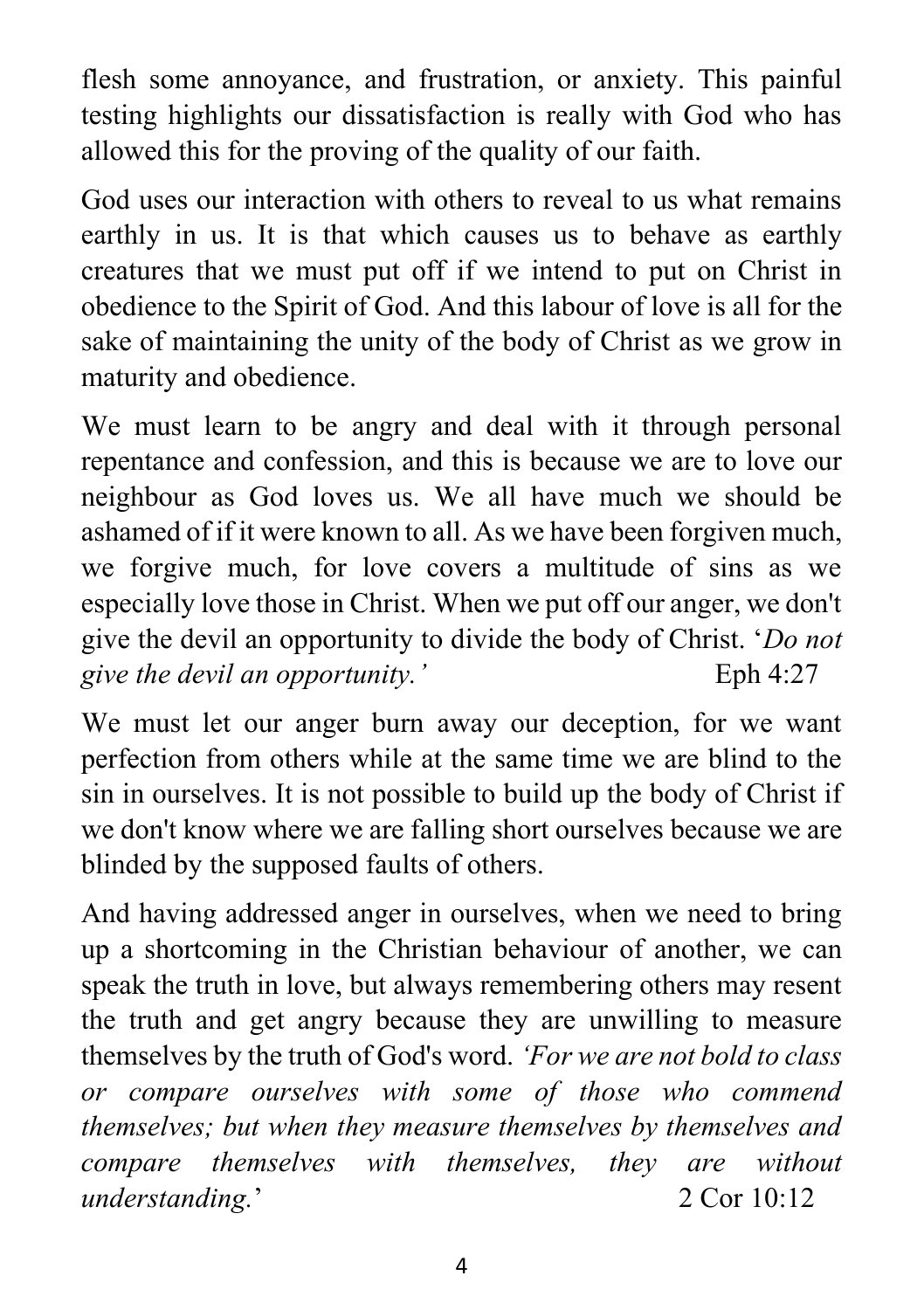There will never be a time without conflict in the church while we fall short of putting on Christ. It is for good reason that Paul charged Timothy to: '*Preach the word; be ready in season and out of season; reprove, rebuke, exhort, with great patience and instruction*,  $\overline{2}$  Tim 4.2

# **At all times there is a need for our mercy**

We judge mercilessly in others what we ignore in ourselves, or we want mercy in order to ignore what we should condemn in ourselves. But the children of God are no longer to be living according to the flesh because they have been born of the Spirit.

Loving our neighbour as ourselves demands mercy. For if we received the judgement of God we really deserve, there wouldn't be any room for us to receive mercy. Grace is in effect undeserved love. And in His Law, He commands we "*Love the Lord our God, and love our neighbour as ourself."*

The believer who judges others without mercy and spares themselves has dispensed with clear vision, and belong to a church that has lost its way because it has no fear of God. *"You hypocrite, first take the log out of your own eye, and then you will see clearly to take the speck out of your brother's eye!"* Matt 7:5

*"Blessed are the merciful, for they will receive mercy*." Matt 5:7

Charles H. Spurgeon wrote: "Our Lord's subject when giving the Beatitudes was not how we are to be saved, but who are saved. He is not here describing the of salvation at all. He does that in many other places, but He here gives us the signs and evidences of the work of grace in the soul."

So: *'Do not speak against one another, brothers and sisters. The one who speaks against a brother or sister, or judges his brother or sister, speaks against the law and judges the law; but if you judge the law, you are not a doer of the law but a judge of it .There*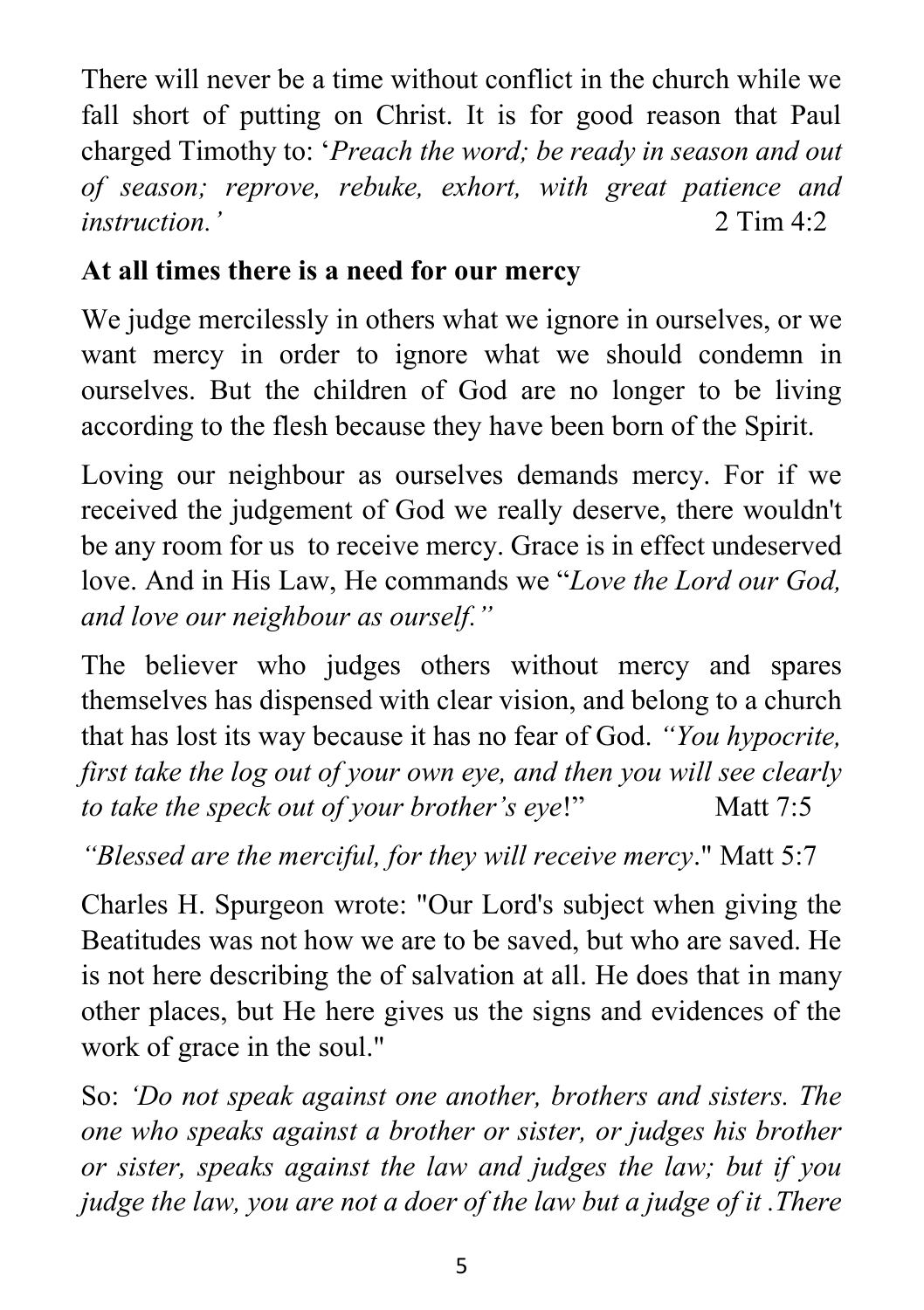*is only one Lawgiver and Judge, the One who is able to save and to destroy; but who are you, judging your neighbour?*'

Iames  $4.11-12$ 

"*Do not judge, so that you will not be judged. For in the way you judge, you will be judged; and by your standard of measure, it will be measured to you."* Matt 7:1-2

The merciful have crucified self to live in worship of God who judges the heaven and earth. The merciful know what it is to be poor of spirit as they have mourned over their uncircumcision.

# **Mercy and justice are in Christ**

As we live for Jesus it is likely the Spirit of Jesus will be testifying to the truth of the word of God, saying to us something like this: *If you remain in Me, and My word remains in you daily through obedience, you will be comforted by the presence My everlasting merciful love, for I am with you to the end of the age, even as you walk in the darkness of a dangerous painful alien and unloving world.*

There is a need of God's comfort of mercy as the children of God suffer the consequences of sin in the world. No relationship with Christ means we are not living in God's word daily, and with no constant obedience, it means no experience of Christ's merciful love, which therefore means no ability to comfort others with His mercy in trials and afflictions.

The mercy required of man is in the context of the judgment of God. God is also a consuming Fire. *"For the word of God is living and active, and sharper than any two-edged sword, even penetrating as far as the division of soul and spirit, of both joints and marrow, and able to judge the thoughts and intentions of the heart. And there is no creature hidden from His sight, but all things are open and laid bare to the eyes of Him to whom we must answer."* Heb 4:12-13